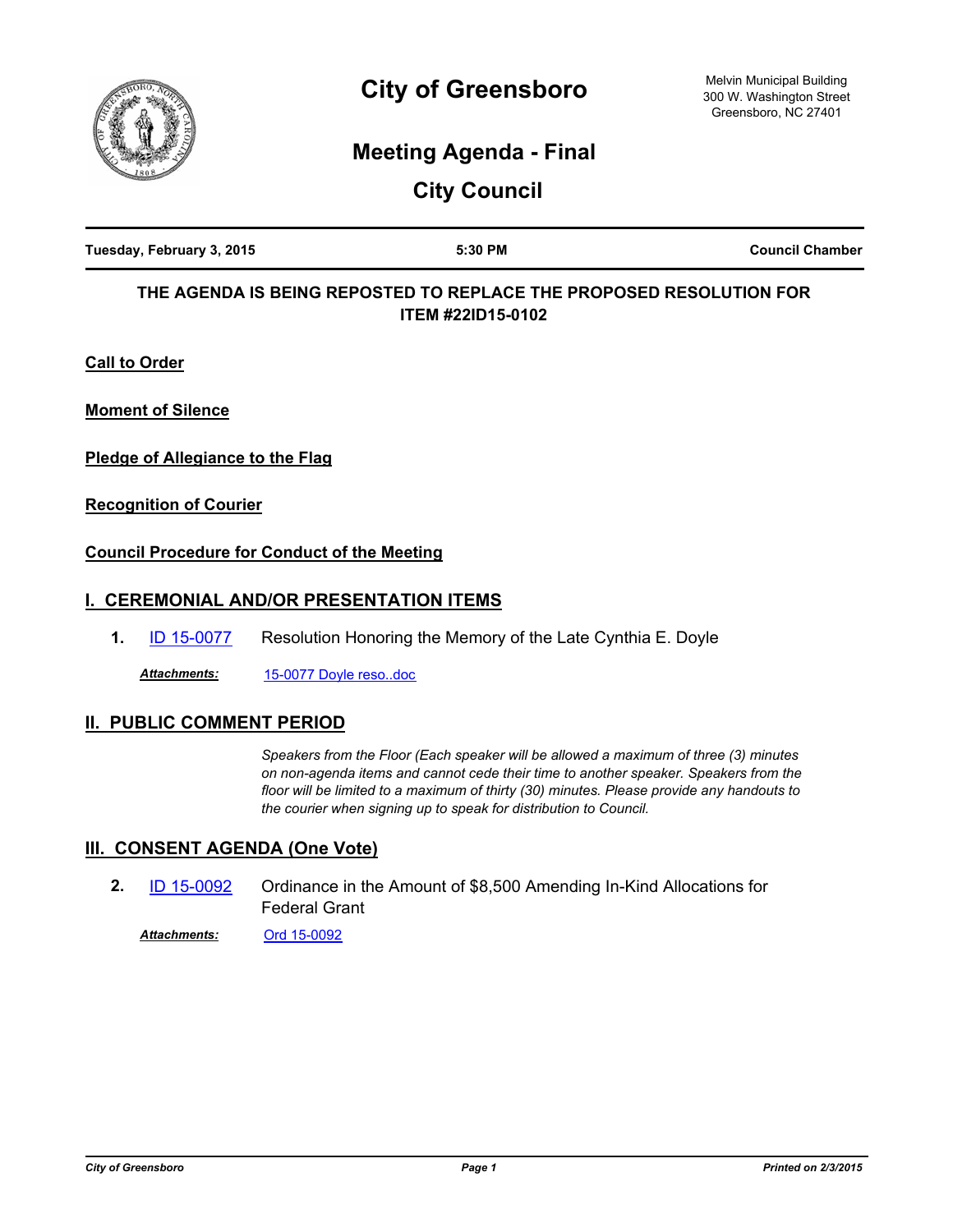| 3. | ID 15-0057          | Resolution Supporting the Nomination of the James H. and Anne B.<br>Willis House at 707 Blair Street to the National Register of Historic<br><b>Places</b>                                                                                                          |
|----|---------------------|---------------------------------------------------------------------------------------------------------------------------------------------------------------------------------------------------------------------------------------------------------------------|
|    | Attachments:        | statement support willis house doc.docx                                                                                                                                                                                                                             |
|    |                     | WillisHouseNRnomination.pdf                                                                                                                                                                                                                                         |
|    |                     | NR criteria.pdf                                                                                                                                                                                                                                                     |
|    |                     | 15-0057 resolution willis house.docx                                                                                                                                                                                                                                |
| 4. | ID 15-0016          | Resolution Calling a Public Hearing for February 17, 2015 on the<br>Annexation of Territory into the Corporate Limits - 1918-1920 Trosper<br>Road - 17.93 Acres                                                                                                     |
|    | Attachments:        | 1918-1920 Trosper Map                                                                                                                                                                                                                                               |
|    |                     | 1918-1920 Trosper Rd Description                                                                                                                                                                                                                                    |
|    |                     | 1918-1920 Trosper Anx Petition.pdf                                                                                                                                                                                                                                  |
|    |                     | Dec 2014 pb minutes.pdf                                                                                                                                                                                                                                             |
|    |                     | 15-0016 Reso1918 - 1920 Trosper Roaddoc                                                                                                                                                                                                                             |
| 5. | ID 15-0085          | Resolution Approving Appraisal in the Amount of \$22,605 and<br>Authorizing Purchase of Property Located at 2755 Horse Pen Creek<br>Road for the Horse Pen Creek Road Widening Project                                                                              |
|    | Attachments:        | Vicinity 1198 (2755 Horsepen Creek Rd).pdf                                                                                                                                                                                                                          |
|    |                     | Sitemap 1198 (2755 Horse Pen Creek Rd).pdf                                                                                                                                                                                                                          |
|    |                     | 15-0085 Resolution 2755 Horse Pen Creek Road.doc                                                                                                                                                                                                                    |
| 6. | <b>ID 15-0086</b>   | Resolution Approving Appraisal in the Amount of \$16,027.20 and<br>Authorizing the Purchase of Permanent Drainage Easement and<br>Temporary Construction Easement for Property Located at 2901<br>Fairfield Avenue for the Elkhart Drive Storm Water System Project |
|    | <b>Attachments:</b> | Vicinity 1199 (2901 Fairfield Ave).pdf                                                                                                                                                                                                                              |
|    |                     | Sitemap 1199 (2901 Fairfield Ave).pdf                                                                                                                                                                                                                               |
|    |                     | 15-0086 Reso. Elkhart Drive Storm Water.doc                                                                                                                                                                                                                         |
| 7. | ID 15-0093          | Resolution Authorizing Purchase in the Amount of \$15,295 of Property<br>Located at 2753 Horse Pen Creek Road for the Horse Pen Creek Road<br><b>Widening Project</b>                                                                                               |
|    | <b>Attachments:</b> | Sitemap 1197 (2753 Horse Pen Creek Rd).pdf                                                                                                                                                                                                                          |
|    |                     | Vicinity 1197 (2753 Horsepen Creek Rd).pdf                                                                                                                                                                                                                          |
|    |                     | 15-0093 2753 Reso.Horse Pen Creek Road.doc                                                                                                                                                                                                                          |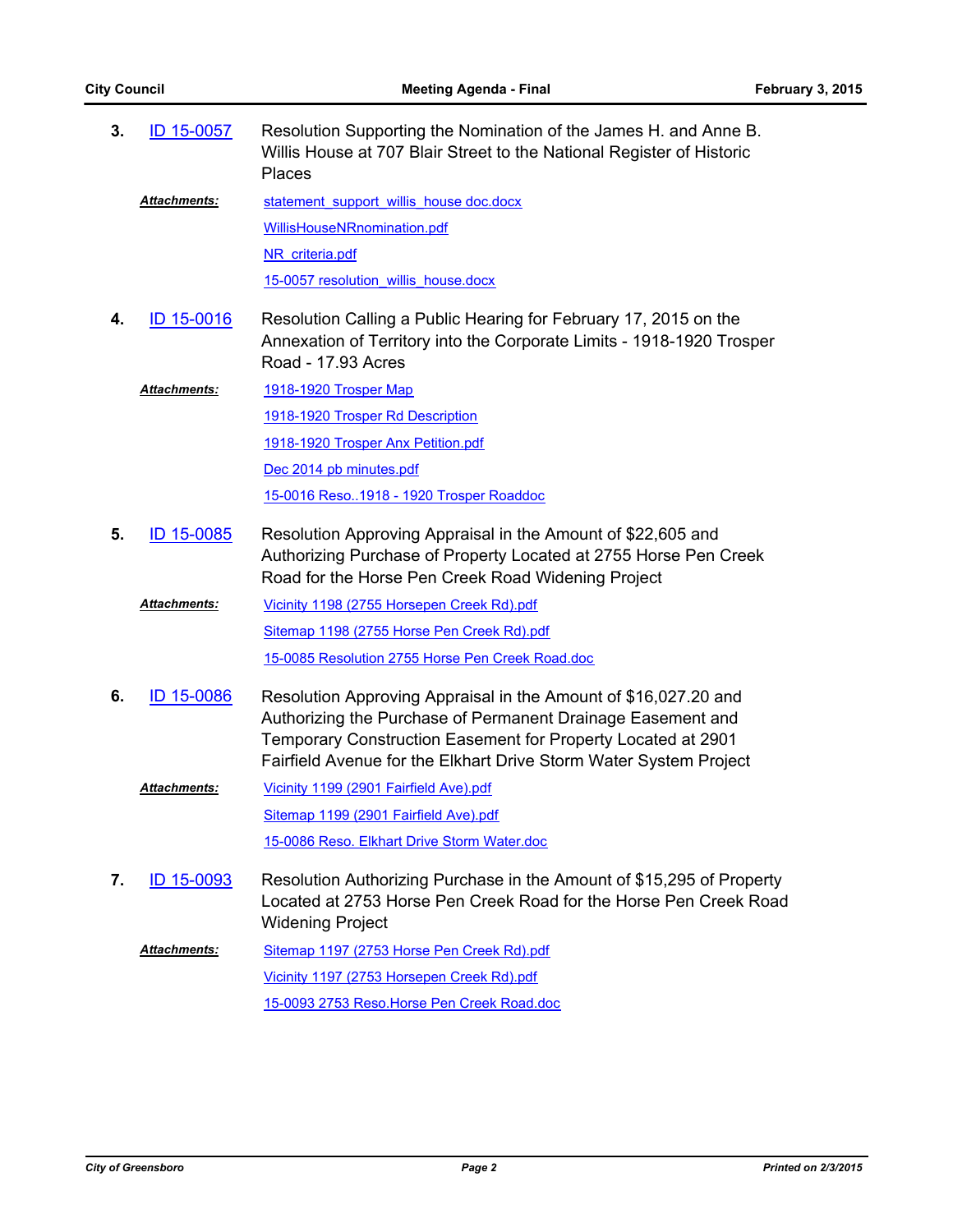| 8.  | ID 15-0103          | Resolution Approving Extension of Professional Services Contract<br>2012-069A with Fleming Engineering, Inc. for the 2012 Sidewalk Design<br>(EL-5101DL) Part 2 |
|-----|---------------------|-----------------------------------------------------------------------------------------------------------------------------------------------------------------|
|     | <b>Attachments:</b> | 15-0103 Reso. 2012-069A extdocx                                                                                                                                 |
| 9.  | <b>ID 15-0108</b>   | Budget Adjustments Requiring Council Approval 1/13/15-1/26/15                                                                                                   |
|     | <b>Attachments:</b> | Budget Adjustments Requiring Council Approval 1/13/15-1/26/15                                                                                                   |
| 10. | <b>ID 15-0109</b>   | Budget Adjustments Approved by Budget Officer 1/13/15-1/26/15                                                                                                   |
|     | <b>Attachments:</b> | Budget Adjustments Approved by Budget Officer 1/13/15-1/26/15                                                                                                   |
| 11. | ID 15-0089          | Motion to Approve the Minutes of the Regular Meeting of January 6,<br>2015                                                                                      |
|     | <b>Attachments:</b> | MeetingMinutes28-Jan-2015-02-10-39.pdf                                                                                                                          |
| 12. | ID 15-0088          | Motion to Approve the Minutes of the Special Meeting of January 7,<br>2015                                                                                      |
|     | <b>Attachments:</b> | Draft minutes 1.7.15.pdf                                                                                                                                        |

#### **IV. PUBLIC HEARING AGENDA**

Ordinance Annexing Territory into the Corporate Limits Located at 3523-Rear McConnell Road - 17 Acres **13.** [ID 15-0064](http://greensboro.legistar.com/gateway.aspx?m=l&id=/matter.aspx?key=1965)

[McConnell Map](http://greensboro.legistar.com/gateway.aspx?M=F&ID=25ee9d9d-6075-40d8-b3dc-d135972d5b9a.pdf) *Attachments:*

**[McConnell Description](http://greensboro.legistar.com/gateway.aspx?M=F&ID=7b23acc7-1df7-45f3-b1c7-7403ac7c13d9.docx)** 

**[McConnell Petition](http://greensboro.legistar.com/gateway.aspx?M=F&ID=ab181f9f-5dc2-45f9-ab02-cee736f7797e.pdf)** 

[Anchor SOS.pdf](http://greensboro.legistar.com/gateway.aspx?M=F&ID=3e1e9fb2-238b-4330-bcf8-95c51d7485c0.pdf)

[Dec 2014 pb minutes](http://greensboro.legistar.com/gateway.aspx?M=F&ID=5382efde-4b0f-48e6-b876-7650779a51fb.pdf)

15-0064 AN ORDINANCE ANNEXING TERRITORY TO THE CORPORATE LIN

Ordinance Establishing Original Zoning for Property Located at Waterlyn and Langston Drives (also referred to as 3523-Rear McConnell Rd) **14.** [ID 15-0082](http://greensboro.legistar.com/gateway.aspx?m=l&id=/matter.aspx?key=1983)

PL(Z) 15-004 (Waterlyn Dr) Zoning.pdf PL(Z) 15-004 (Waterlyn Dr) Aerial.pdf [staff report for 15-04 \(Terminus of both Waterlyn and Langston Drive\).docx](http://greensboro.legistar.com/gateway.aspx?M=F&ID=cd766448-818b-42cc-8a03-6ac711a31dd6.docx) [minutes for PL\(Z\) 15-04 \(Waterlyn & Langston Rd\).docx](http://greensboro.legistar.com/gateway.aspx?M=F&ID=56c86d0d-8ee7-4a65-b860-908291b04d94.docx) [zoning statement for 15-04 Waterlyn Dr & Langston Dr.docx](http://greensboro.legistar.com/gateway.aspx?M=F&ID=47965ec1-3e58-40e1-960a-6bd5bfc8397e.docx) *Attachments:*

[15-0082 ordinance for PL\(Z\) 15-04 \(Waterlyn and Langston Rd\).docx](http://greensboro.legistar.com/gateway.aspx?M=F&ID=61f07b0c-d727-460e-8bd5-9a53eb6fe107.docx)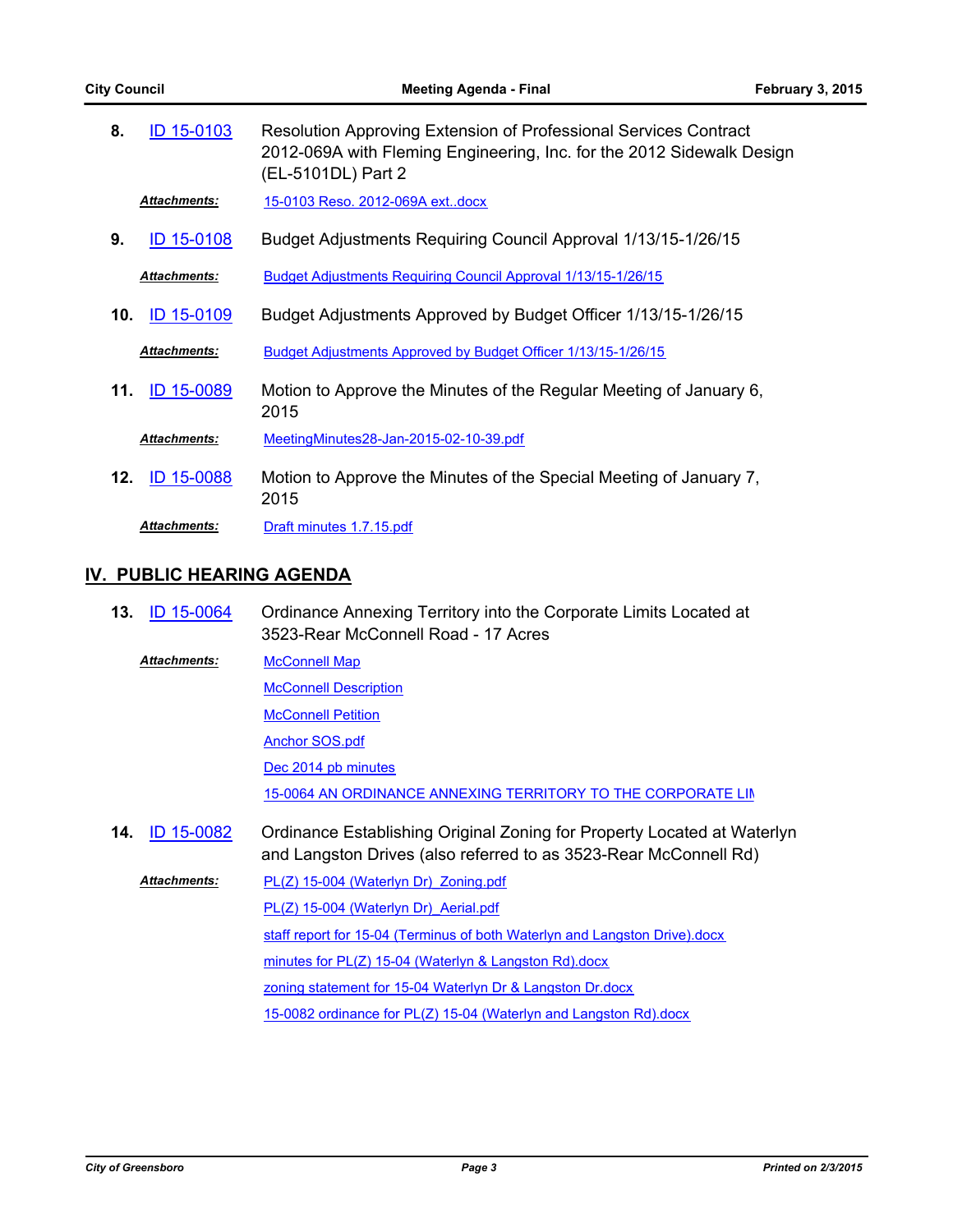| ID 15-0065<br>15.        | Ordinance Annexing Territory into the Corporate Limits Located at<br>Portions of 817 Guilford College Road - 1.99 Acre                                                 |
|--------------------------|------------------------------------------------------------------------------------------------------------------------------------------------------------------------|
| Attachments:             | <b>Guilford College Map</b>                                                                                                                                            |
|                          | <b>Guilford College Petition</b>                                                                                                                                       |
|                          | <b>Guilford College Annex Description</b>                                                                                                                              |
|                          | <b>Ample SOS.pdf</b>                                                                                                                                                   |
|                          | Dec 2014 PB Minutes                                                                                                                                                    |
|                          | 15-0065 AN ORDINANCE ANNEXING TERRITORY TO THE CORPORATE LIN                                                                                                           |
| <b>ID 15-0080</b><br>16. | Ordinance Establishing Original Zoning for Property Located at 811 and<br>817 Guilford College Road                                                                    |
| Attachments:             | staff report for 15-03 (811 817 Guilford College Rd).docx                                                                                                              |
|                          | PL(Z) 15-003 (811 & 817 Guilford College Rd0 Zoning.pdf                                                                                                                |
|                          | PL(Z) 15-003 (811 & 817 Guilford College Rd) Aerial.pdf                                                                                                                |
|                          | minutes for PL(Z) 15-03 (811 & 817 Guilford College Rd).docx                                                                                                           |
|                          | zoning statement for 15-03 (811 & 817 Guilford College Rd).docx                                                                                                        |
|                          | 15-0080 ordinance for PL(Z) 15-03 (811 & 817 Guilford College Rd).docx                                                                                                 |
| 17.<br><b>ID 15-0067</b> | Ordinance Annexing Territory into the Corporate Limits Located at<br>1306-1310, 1307 Rear, 1308 Rear, 1309 Rear, 1310 Rear, and 1310<br>Near Roosevelt Ct - 18.4 Acres |
| <b>Attachments:</b>      | <b>Roosevelt Map</b>                                                                                                                                                   |
|                          | roosevelt petition                                                                                                                                                     |
|                          | millstream sos                                                                                                                                                         |
|                          | <b>Roosevelt Desciption</b>                                                                                                                                            |
|                          | Dec 2014 pb minutes                                                                                                                                                    |
|                          | 15-0067 AN ORDINANCE ANNEXING TERRITORY TO THE CORPORATE LIN                                                                                                           |
| 18.<br>ID 15-0078        | Ordinance Establishing Original Zoning for Property Located at<br>1306-1310, 1307-Rear, 1309-Rear, 1310-Rear and 1310-Near<br>Roosevelt Court                          |
| <b>Attachments:</b>      | PL(Z)15-001 (1306-1310 Roosevelt Ct).pdf                                                                                                                               |
|                          | PL(Z) 15-001 (1306-1310 Roosevelt Ct Aerial.pdf                                                                                                                        |
|                          | staff report for 15-01 (Roosevelt Court).docx                                                                                                                          |
|                          | minutes for PL(Z) 15-01 (Roosevelt Ct).docx                                                                                                                            |
|                          | zoning statment for PL(Z) 15-01 (Roosevelt Court).docx                                                                                                                 |
|                          | 15-0078 ordinance for PL(Z) 15-01 (Roosevelt Court).docx                                                                                                               |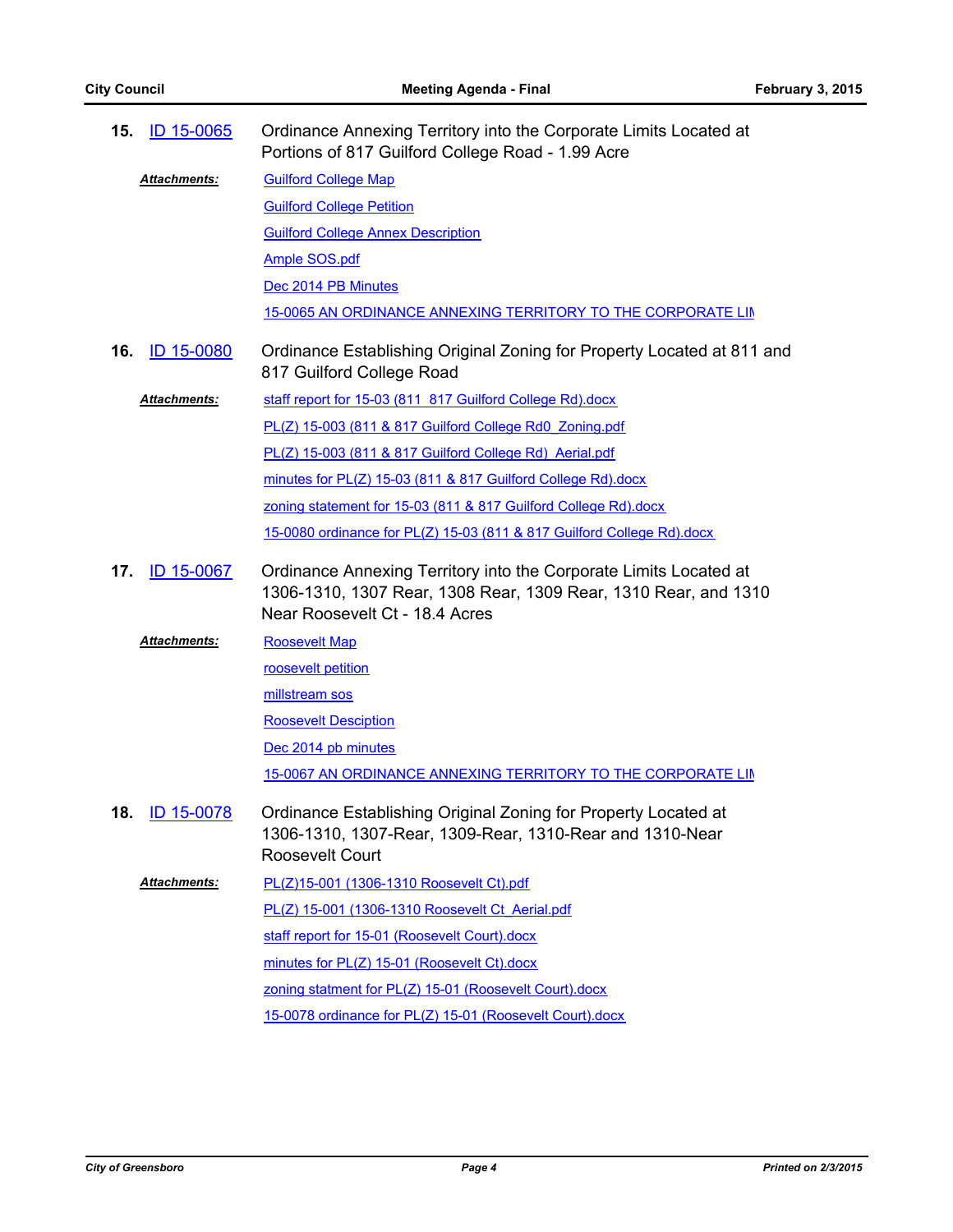| 19. | <b>ID 15-0068</b>   | Ordinance Annexing Territory into the Corporate Limits - Land within the<br>Extensions of East Cone Boulevard Eastward to its Intersection with the<br>Extension of Nealtown Road Northward to White Elder Road - 12.41<br>Acres |
|-----|---------------------|----------------------------------------------------------------------------------------------------------------------------------------------------------------------------------------------------------------------------------|
|     | <b>Attachments:</b> | <b>Cone Annex Map</b>                                                                                                                                                                                                            |
|     |                     | <b>Cone Annex Description</b>                                                                                                                                                                                                    |
|     |                     | Dec 2014 pb minutes                                                                                                                                                                                                              |
|     |                     | 15-0068 AN ORDINANCE ANNEXING TERRITORY TO THE CORPORATE LIN                                                                                                                                                                     |
| 20. | <b>ID 15-0079</b>   | Ordinance Establishing Original Zoning for Property Located Along the<br>Extension of East Cone Boulevard and Nealtown Road                                                                                                      |
|     | <b>Attachments:</b> | PL(Z) 15-002 (E Cone Blvd Ext Zoning).pdf                                                                                                                                                                                        |
|     |                     | PL(Z) 15-002 (E. Cone Ext Aerial).pdf                                                                                                                                                                                            |
|     |                     | staff report for 15-02 (E Cone Blvd & Nealtown Rd Extension).docx                                                                                                                                                                |
|     |                     | minutes for PL(Z) 15-02 (E Cone Blvd & Nealtown Rd).docx                                                                                                                                                                         |
|     |                     | zoning statment for 15-02 (E Cone Blvd & Nealtown Rd Ext).docx                                                                                                                                                                   |
|     |                     | 15-0079 ordinance for PL(Z) 15-02 (E Cone Blvd and Nealtown Rd).docx                                                                                                                                                             |

## **V. GENERAL BUSINESS AGENDA**

| 21. ID 15-0090 | Boards and Commissions Listing for February 3, 2015 |
|----------------|-----------------------------------------------------|
|                |                                                     |

*Attachments:* [Boards and Commission Listing 2.3.15.pdf](http://greensboro.legistar.com/gateway.aspx?M=F&ID=b2073999-3534-4406-867c-a79d424fd713.pdf)

Resolution for City Council to Consider Support for the Highway Historical Marker Proposed on McConnell Road at Willow Road in Greensboro or to Suggest Alternate Wording to the Proposed Marker **22.** [ID 15-0102](http://greensboro.legistar.com/gateway.aspx?m=l&id=/matter.aspx?key=2003) [Historical Marker Exhibit A.pdf](http://greensboro.legistar.com/gateway.aspx?M=F&ID=7e2cc96b-1d37-4075-a3fe-74f64cef14d3.pdf) [15-0102 Reso. Historical Marker.docx](http://greensboro.legistar.com/gateway.aspx?M=F&ID=3edf8ce1-fb23-433b-8bea-a12c3b88c6e9.docx) *Attachments:*

#### **VI. SUPPLEMENTAL AGENDA**

Matters to be discussed by the Mayor and Members of the Council (if time permits)

Matters to be presented by the City Manager (if time permits)

Matters to be presented by the City Attorney (if time permits)

#### **VII. ATTACHMENTS FOR COUNCIL'S INFORMATION:**

**23.** [ID 15-0110](http://greensboro.legistar.com/gateway.aspx?m=l&id=/matter.aspx?key=2010) Report of Disbursements for January 1 - 19, 2015

*Attachments:* [Report of Disbursements 1-1-15.xlsx](http://greensboro.legistar.com/gateway.aspx?M=F&ID=683d8056-98de-4e2d-8b6d-01ff5c8fdd4a.xlsx)